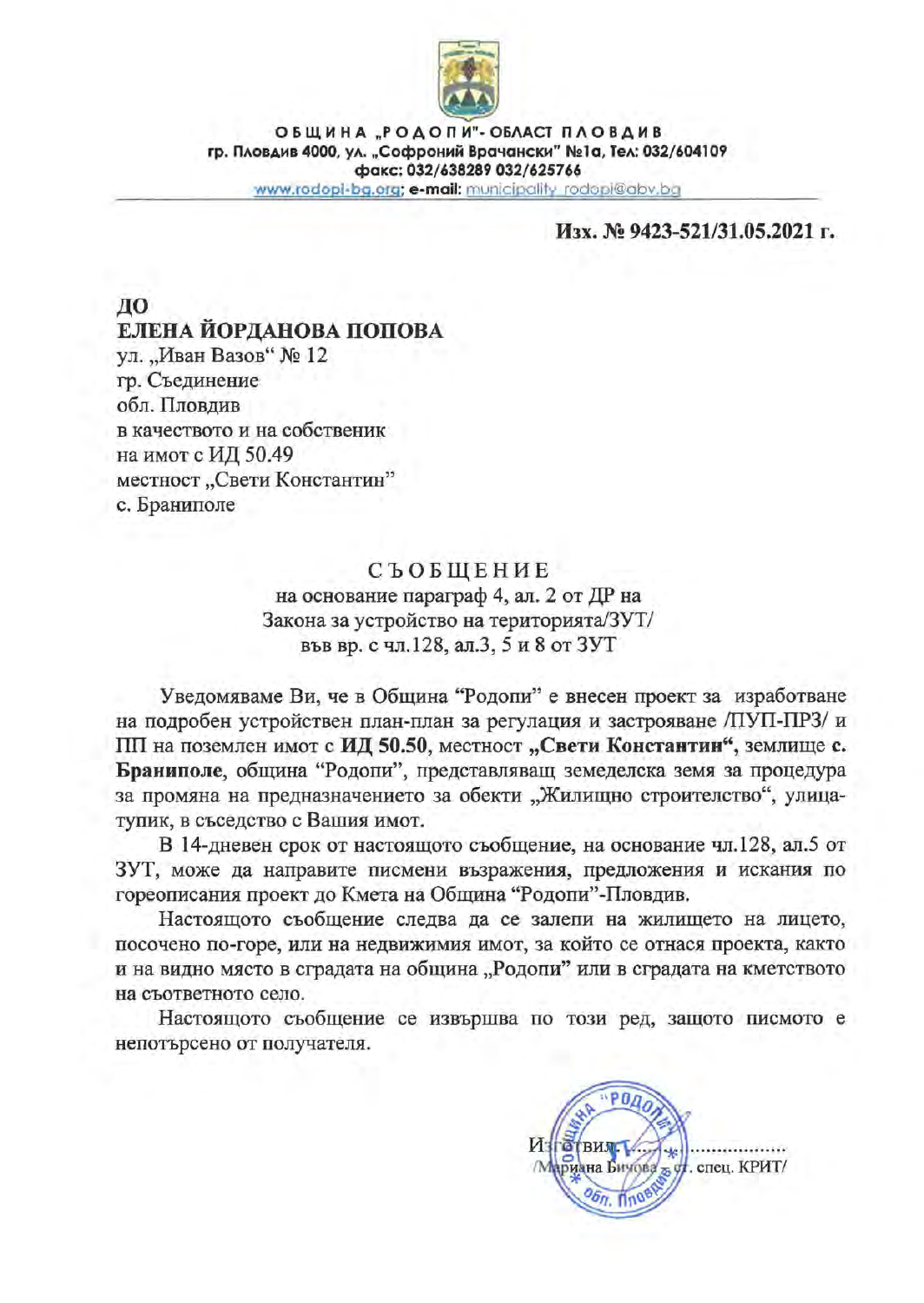

ОБЩИНА "РОДОПИ"-ОБЛАСТ ПЛОВДИВ гр. Пловдив 4000, ул. "Софроний Врачански" №1а, Тел: 032/604109 факс: 032/638289 032/625766 www.rodopi-bg.org; e-mail: municipality\_rodopi@abv.bc

Изх. № 9423-521/31.05.2021 г.

ДО ГЕОРГИ ЕНЕВ БАНКОВ ул. "Росица" № 3 А гр. Пловдив в качеството му на собственик на имот с ИД 50.49 местност "Свети Константин" с. Браниполе

### СЪОБЩЕНИЕ

на основание параграф 4, ал. 2 от ДР на Закона за устройство на територията/ЗУТ/ във вр. с чл.128, ал.3, 5 и 8 от ЗУТ

Уведомяваме Ви, че в Община "Родопи" е внесен проект за изработване на подробен устройствен план-план за регулация и застрояване /ПУП-ПРЗ/ и ПП на поземлен имот с ИД 50.50, местност "Свети Константин", землище с. Браниполе, община "Родопи", представляващ земеделска земя за процедура за промяна на предназначението за обекти "Жилищно строителство", улицатупик, в съседство с Вашия имот.

В 14-дневен срок от настоящото съобщение, на основание чл.128, ал.5 от ЗУТ, може да направите писмени възражения, предложения и искания по гореописания проект до Кмета на Община "Родопи"-Пловдив.

Настоящото съобщение следва да се залепи на жилището на лицето, посочено по-горе, или на недвижимия имот, за който се отнася проекта, както и на видно място в сградата на община "Родопи" или в сградата на кметството на съответното село.

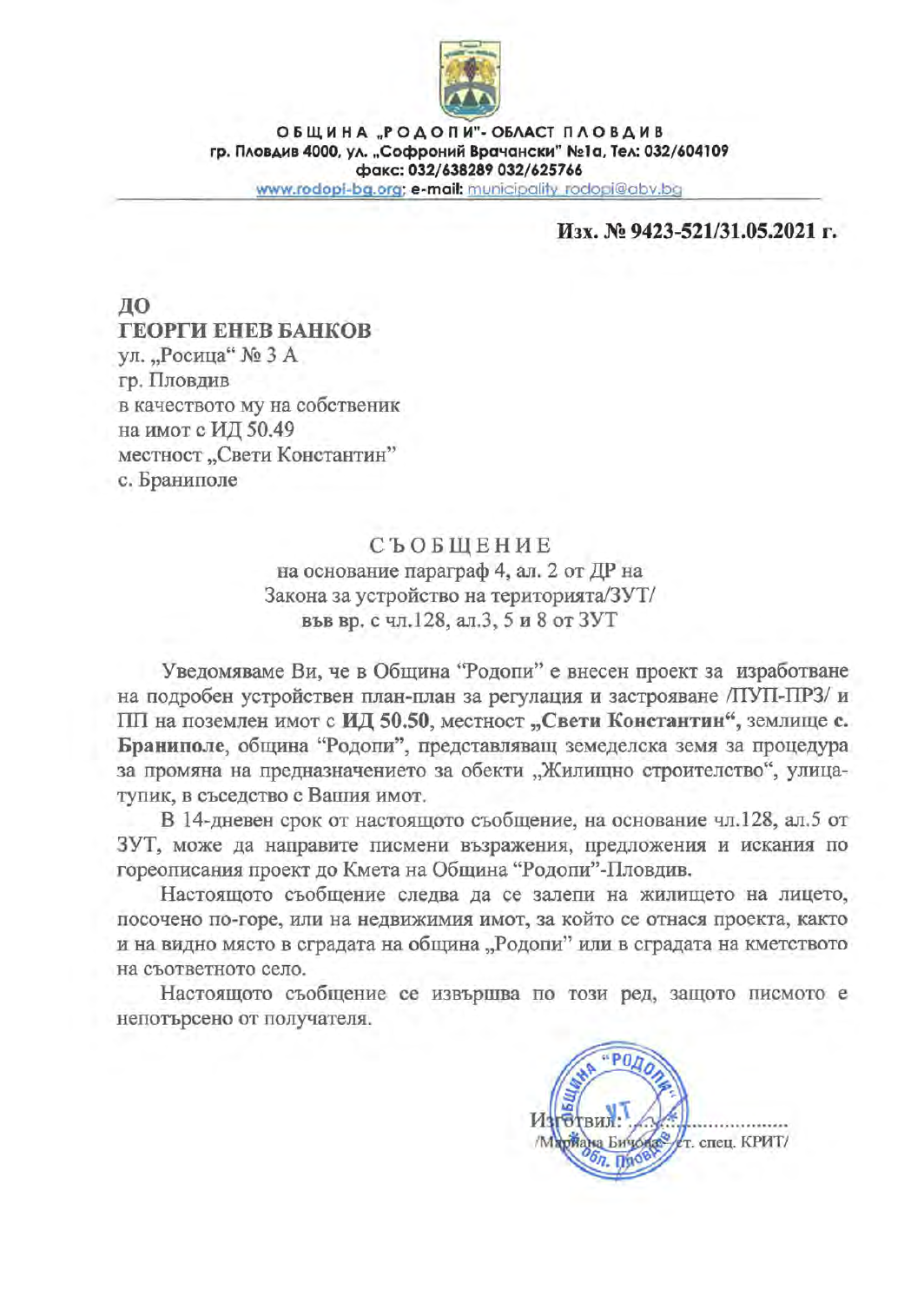

ОБЩИНА "РОДОПИ" - ОБЛАСТ ПЛОВДИВ гр. Пловдив 4000, ул. "Софроний Врачански" №1а, Тел: 032/604109 факс: 032/638289 032/625766 ww.rodopl-bg.org; e-mail: municipality rodopi@abv.be

#### Изх. № 9423-521/31.05.2021 г.

# ДО ЙОРДАН НИКОЛОВ НИКОЛОВ

ул. "Енисей" № 10, ет. 8, ап. 22 гр. Пловдив в качеството му на собственик на имот с ИД 50.49 местност "Свети Константин" с. Браниполе

## СЪОБЩЕНИЕ

на основание параграф 4, ал. 2 от ДР на Закона за устройство на територията/ЗУТ/ във вр. с чл.128, ал.3, 5 и 8 от ЗУТ

Уведомяваме Ви, че в Община "Родопи" е внесен проект за изработване на подробен устройствен план-план за регулация и застрояване /ПУП-ПРЗ/ и ПП на поземлен имот с ИД 50.50, местност "Свети Константин", землище с. Браниполе, община "Родопи", представляващ земеделска земя за процедура за промяна на предназначението за обекти "Жилищно строителство", улицатупик, в съседство с Вашия имот.

В 14-дневен срок от настоящото съобщение, на основание чл.128, ал.5 от ЗУТ, може да направите писмени възражения, предложения и искания по гореописания проект до Кмета на Община "Родопи"-Пловдив.

Настоящото съобщение следва да се залепи на жилището на лицето, посочено по-горе, или на недвижимия имот, за който се отнася проекта, както и на видно място в сградата на община "Родопи" или в сградата на кметството на съответното село.

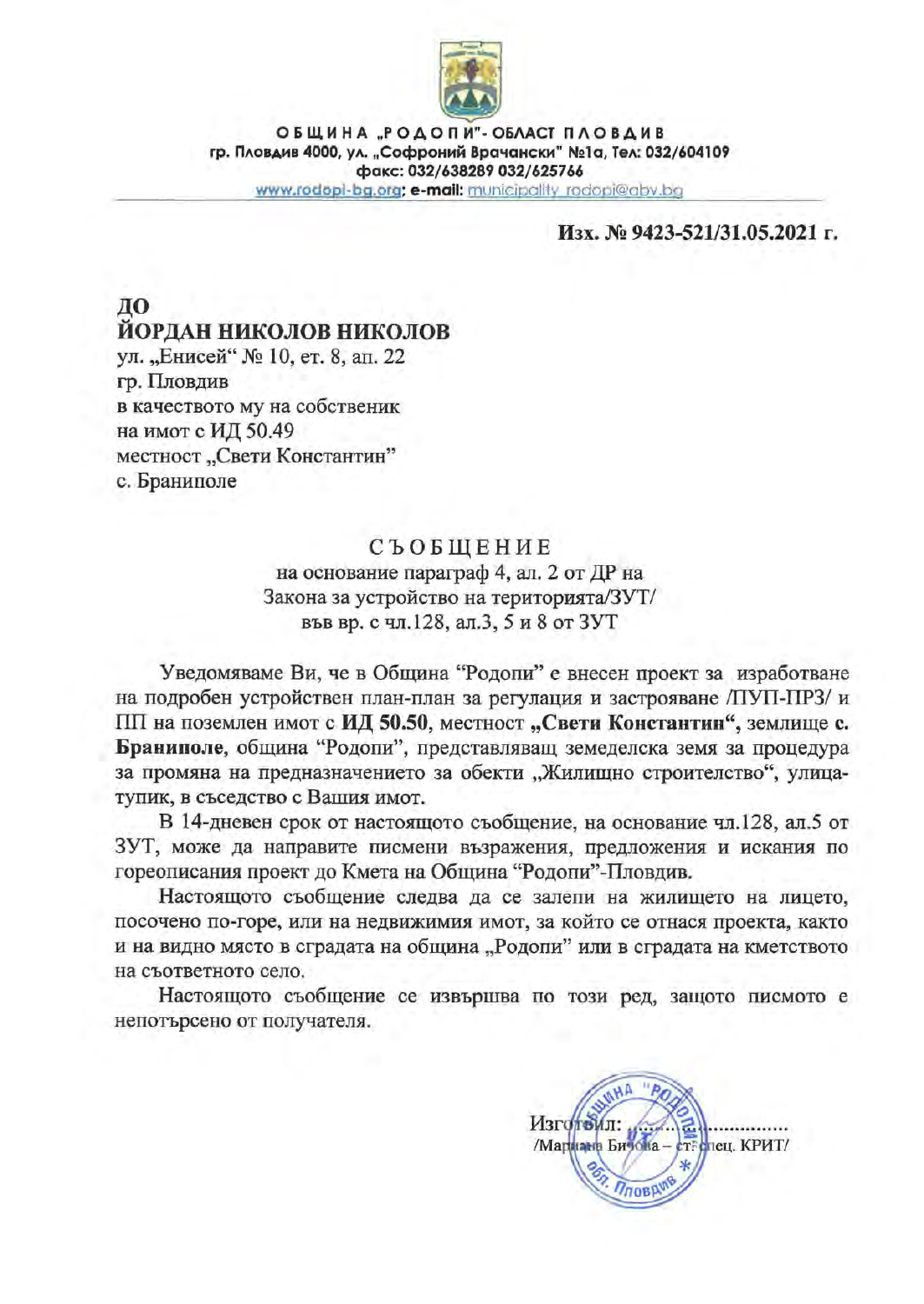

ОБЩИНА "РОДОПИ"-ОБЛАСТ ПЛОВДИВ гр. Пловдив 4000, ул. "Софроний Врачански" №1а, Тел: 032/604109 факс: 032/638289 032/625766 www.rodopi-bg.org; e-mail: municipality rodopi@aby.be

### Изх. № 9423-521/31.05.2021 г.

ДО МИХАИЛ СТАВРЕВ ЮМЕРСКИ ЖК "Тракия" 236, вх. А, ет. 6, ап. 16 гр. Пловдив в качеството му на собственик на имоти с ИД 50.543 и 50.544 местност "Свети Константин" с. Браниполе

## **СЪОБШЕНИЕ**

на основание параграф 4, ал. 2 от ДР на Закона за устройство на територията/ЗУТ/ във вр. с чл. 128, ал.3, 5 и 8 от ЗУТ

Уведомяваме Ви, че в Община "Родопи" е внесен проект за изработване на подробен устройствен план-план за регулация и застрояване /ПУП-ПРЗ/ и ПП на поземлен имот с ИД 50.50, местност "Свети Константин", землище с. Браниполе, община "Родопи", представляващ земеделска земя за процедура за промяна на предназначението за обекти "Жилищно строителство", улицатупик, в съседство с Вашия имот.

В 14-дневен срок от настоящото съобщение, на основание чл.128, ал.5 от ЗУТ, може да направите писмени възражения, предложения и искания по гореописания проект до Кмета на Община "Родопи"-Пловдив.

Настоящото съобщение следва да се залепи на жилището на лицето, посочено по-горе, или на недвижимия имот, за който се отнася проекта, както и на видно място в сградата на община "Родопи" или в сградата на кметството на съответното село.